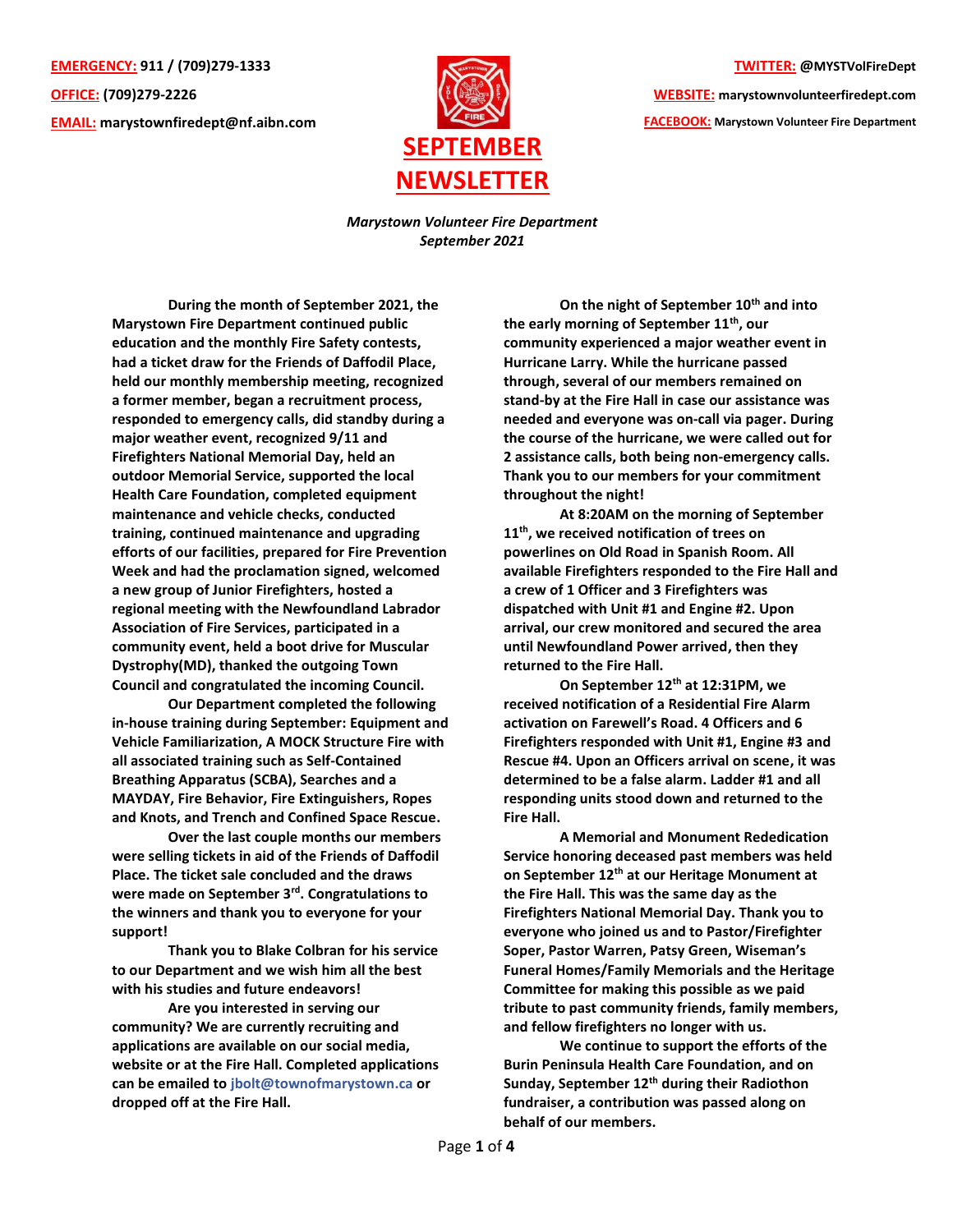**At 5:57PM on September 12th , we received a Request for Assistance from the Burin Fire Department. All available Firefighters responded to the Fire Hall and a crew of 2 Officers and 4 Firefighters was dispatched to the Burin Fire Hall with Engine #2 and Rescue #6. Our crew was on standby at Burin's Fire Hall while most of their members were actively involved in an emergency call. Once their members cleared the scene and returned to their Fire Hall, our members returned to our community.** 

**At the regular Council Meeting on September 14th , the Fire Prevention Week Proclamation was signed by outgoing Mayor Synard, officially proclaiming Oct 3rd – 9 th, 2021 as Fire Prevention Week in the Town of Marystown. Thank you to the Town in continuing to support our Fire Prevention activities and helping the community to "Learn the sounds of Fire Safety!"**

**With last year's program was suspended due to the ongoing global pandemic, the Junior Firefighter committee, headed by Lieutenant Paul Snook, were excited to kick off this year's program on September 15th. Welcome to the 2021 Junior Firefighters who began the program and thank you to all sponsors and supporters of the program. The Juniors completed lessons in Orientation to the Fire Service, Health and Safety, Fire Behavior, Fire Extinguishers, Ropes and Knots, Equipment and Vehicle Familiarization during September.** 

**This month's Fire Prevention Contest asked the community to respond to our post with the 2021 Fire Prevention Week Slogan. Victoria Walsh was the September winner with her correct answer of "Learn the sounds of Fire Safety!"**

**On September 19th a regional meeting with Director Tony Snook of the Newfoundland Labrador Association of Fire Services, Region 2, was held. Thank you, Tony - it was a great afternoon of collaboration among attending departments, updates, and discussions for further teamwork.**

**The Fire Department participated in the Take Back the Night event hosted by the Grace Sparkes House and Burin Peninsula Voice Against Violence on Sunday, September 19th. We are proud to continue our support for this annual initiative!**

**On September 21st at 8:16PM, we received notification of a Motor Vehicle Accident (MVA) on Route 220 in Black Brook. 6 Officers and 11 Firefighters responded with Unit #1, Engine #3 and Rescue #6. Once on scene, Firefighters assisted the Royal Canadian Mounted Police (RCMP), Wildlife and Marystown Ambulance. Once all hazards were mitigated, all units cleared the scene and returned to the Fire Hall.** 

**On September 23rd at 11:29AM, we received notification of a Structure Fire at 388 Ville Marie Drive. 4 Officers and 12 Firefighters responded with Unit #1, Engine #3, and Rescue #4, while Ladder #1 stood down at the Fire Hall. Once on scene Firefighters made quick work knocking down a fire that started on the outside of an outbuilding on the property. After overhaul tasks had been completed, all units cleared the scene and returned to the Fire Hall. The RCMP also attended the scene.** 

**The Muscular Dystrophy committee, headed by Firefighter Walter Vallis, held its annual Boot Drive on September 25th at 3 locations - Sobeys, No Frills and Walmart. It was a beautiful day on the boot and was another outstanding success in filling the boot. Thank you to all who supported the cause, the businesses who provided locations, and to our Firefighters and Junior Firefighters for your time!**

**On September 28th at 12:00AM, we received notification of a MVA on Route 210 in lower Mooring Cove. 5 Officers and 11 Firefighters responded with Unit #1, Ladder #1, Engine #3 and Rescue #4. Upon arrival on scene Firefighters mitigated hazards, preformed traffic control, and assisted the RCMP as well as Marystown Ambulance. Once the vehicle removal was completed, all units cleared the scene and returned to the Fire Hall.**

**The Fire Wrens, our auxiliary, as hosting a Virtual Fall Extravaganza (Fair) from October 11th to 15th. Stay tuned to their social media accounts for more information!**

**Congratulations to the Town Council of 2021-2025 following the municipal election on September 28th – we look forward to working with you! To the previous Council, thank you for your support of our Fire Department in the past four years, it was greatly appreciated!**



**Photo 1. Memorial and Monument Rededication Service.**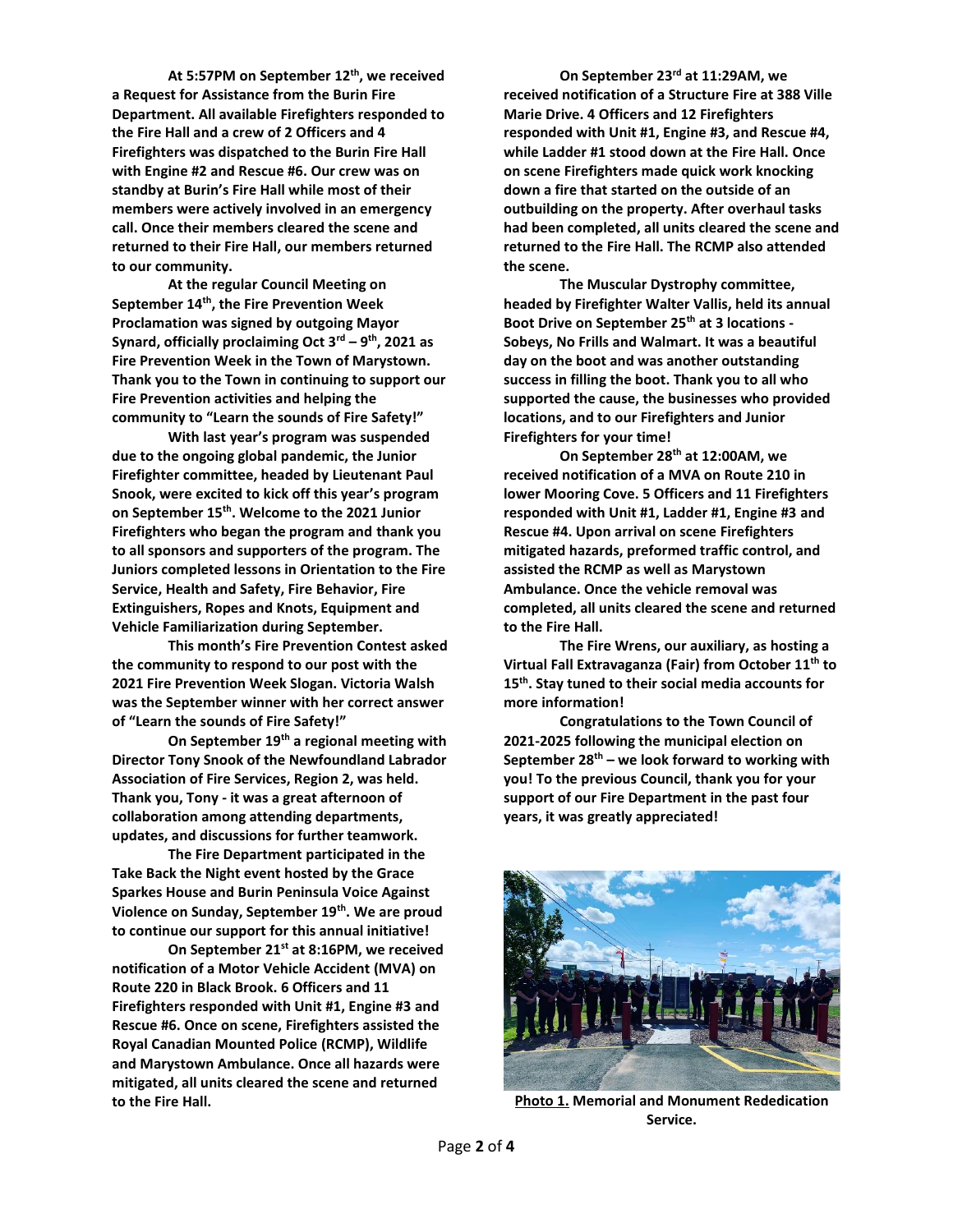

**Photo 2. Fire Prevention Week proclamation signing.**



**Photo 3. 2021 Junior Firefighters and Instructors.**



**Photo 4. MOCK Structure Fire.**



**Photo 5. MVA in Black Brook.**



**Photo 6. Fire Behaviour with the Junior Firefighters.**



**Photo 7. Fire Extinguisher Training with the Junior Firefighters.**



**Photo 8. Structure Fire (shed) on Ville Marie Drive.**